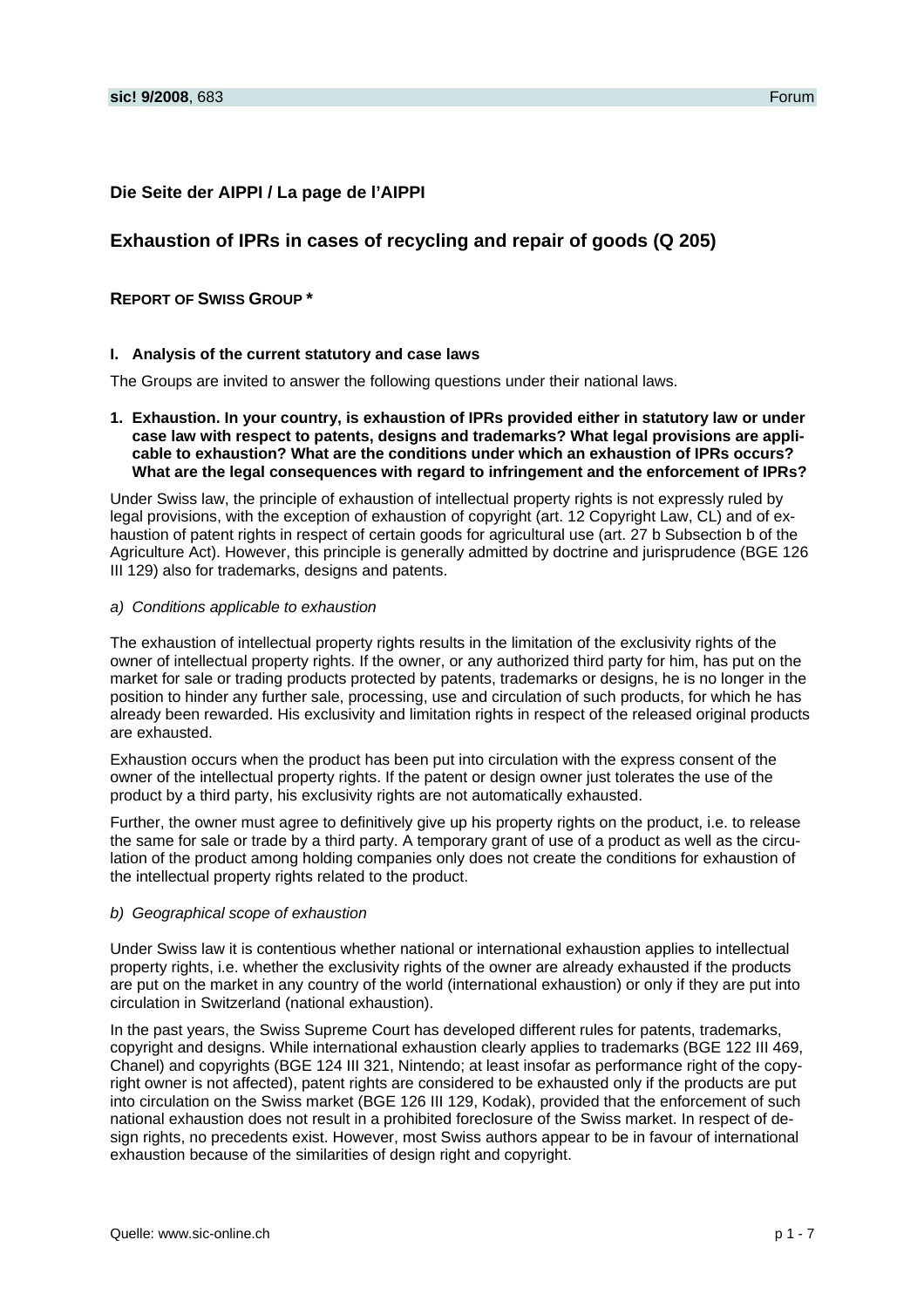Furthermore, Swiss legislation has proposed to set out national exhaustion in respect of patent rights (also for patents on processes) in a revised text of the PatG (new art. 9a revised PaG).

**2. International or national exhaustion. Does the law in your country apply international exhaustion for patents, designs or trademarks? If yes, are there any additional conditions for international exhaustion compared to regional or national exhaustion, such as a lack of marking on products that they are designated only for sale in a specific region or country or the non-existence of any contractual restrictions on dealers not to export products out of a certain region? What is the effect of breach of contractual restrictions by a purchaser?** 

**If your law does not apply international exhaustion, is there regional exhaustion or is exhaustion limited to the territory of your country?** 

**In case your country applies regional or national exhaustion, who has the burden of proof regarding the origin of the products and other prerequisites for exhaustion and to what extent?** 

Swiss jurisprudence clearly admits international exhaustion only in respect of trademarks and copyright.

#### *a) International exhaustion*

With regard to the parallel import of trademark protected products the application of the principle of international exhaustion is justified only for products imported into Switzerland which have any and all characteristics as the ones distributed on the Swiss market (BGE 122 III 469, E. 5.e). If the imported products are identical, it is irrelevant whether they are imported into Switzerland in violation of contractual export interdictions or of selective distribution restriction. International exhaustion applies despite the infringement of any contractual obligations.

In this context it should be noted that under Swiss law import restrictions based on intellectual property rights fall to be assessed under anti-trust law and are therefore not generally considered as permitted by law (art. 3 II Law on Cartels).

#### *b) No regional exhaustion*

Swiss law and doctrine distinguishes between national and international exhaustion of intellectual property rights only, and does not know the principle of regional exhaustion for intellectual property rights protected in Switzerland. If national exhaustion applies, as this is the case for patent rights, the prohibition rights of the patent owner are exhausted only in respect of the products put in circulation on the Swiss market.

## *c) National exhaustion; burden of proof*

If the patent owner claims a violation of his exclusivity rights by the import into Switzerland of original products put in circulation on a foreign market, the defendant can oppose the claim by the proof of the facts that lead to exhaustion, namely that the goods have been put on the market with the intent of the owner of the right (according to the general principle of the burden of proof, art. 8 Civil Code). Art. 8 stipulates that unless otherwise provided by law, a person deriving his rights from the existence of an alleged fact shall prove the same.

Even if the defendant has the burden of proof regarding exhaustion of the patent rights, this does not mean that the importer has to give evidence about the actual origin of each imported product. In most cases, such evidence is impossible to be given, as the importer only knows his direct suppliers. Therefore, it is generally sufficient that the importer proves that identical products are released for sale and trade in the country of origin.

## **3. Implied license. Does the theory of implied license have any place in the laws of your country? If so, what differences should be noted between the two concepts of exhaustion and implied license?**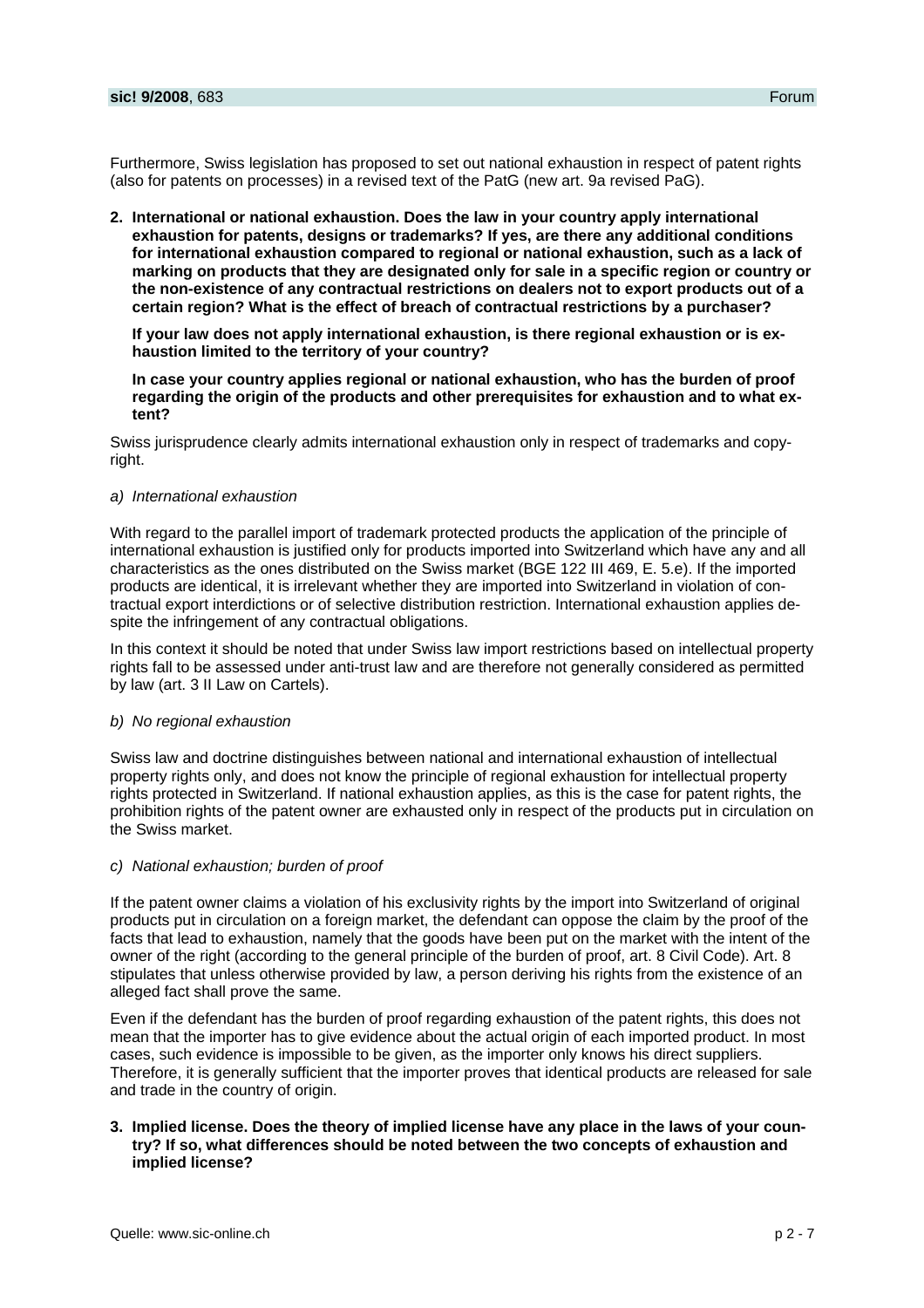Under Swiss law, exhaustion of intellectual property rights does not originate in an "implied license" granted by the owner of such intellectual property rights, but applies ipso iure and is a limitation of the intellectual property rights as such. Thus, exhaustion of the exclusivity rights cannot be precluded or barred by contract.

**4. Repair of products protected by patents or designs. Under what conditions is a repair of patented or design-protected products permitted under your national law? What factors should be considered and weighed? Does your law provide for a specific definition of the term "repair" in this context?** 

## *a) Right of repair*

The subsequent processing or revision of products protected by designs or patents can only qualify as a violation of the exclusivity rights of the design or patent owner if such products were put into circulation without his consent.

The right to process and use a product belongs to the exclusivity rights of the design and patent owner and is exhausted once the product is put on the market for further sale or trade. Any subsequent processing of the released product, including its care and repair, does in principle not qualify as a violation of exclusivity rights of the design owner.

Equally, the substitution of a component which is not independently protected by a patent is permitted.

### *b) Definition of repair*

If the repair of a released product results in a re-manufacture or complete renewal or reproduction of the product protected by designs or patents or of a characteristic part thereof, such a repair violates the exclusivity rights of the design and patent owner. As the right to originally manufacture products is not subject to exhaustion, a repair which in economical terms is equivalent to a complete re-manufacture is seized by such manufacture right, even if the re-manufacture process takes place in the context of a repair.

However, no jurisprudence of Swiss courts exists in respect of the definition of repair and where the line is to be drawn between a renewal of the product or a simple repair and replacement of a broken part of a product.

Further, an express autonomous right to manufacture components for repair purposes, as provided in the EU-legislation on design protection, does not exist under Swiss law.

**5. Recycling of products protected by patents or designs. Under what conditions is a recycling of patented or design-protected products permitted under your national law? What factors should be considered and weighed? Does your law provide for a specific definition of the term "recycling" in this context?** 

Under Swiss law, it can be assumed that the recycling or reuse of a product protected by design or patent rights is considered to be permitted under the principle of exhaustion. As concerns patents, the essential question should be whether recycling or reuse amounts to implementing again the invention as a technical teaching. The equivalent question regarding designs should be whether recycling or reuse amounts to realizing again the protected shape, i.e. producing a second time an object with the protected form.

The recycling of original products qualifies as a subsequent permitted use once the exclusivity rights of the patent or design owner are exhausted, provided that this use is the intended one for the product at the time of its release on the market, e.g. original refurbished Ipods are resold on the market as for the same use of new Ipods.

However, no jurisprudence or prevailing doctrine exist in respect of the definition of recycling.

When discussing recycling or reuse, the mere aggregation of existing parts of an existing product (e.g. combining the parts of two or more used cars to form one refurbished car) should not be regarded as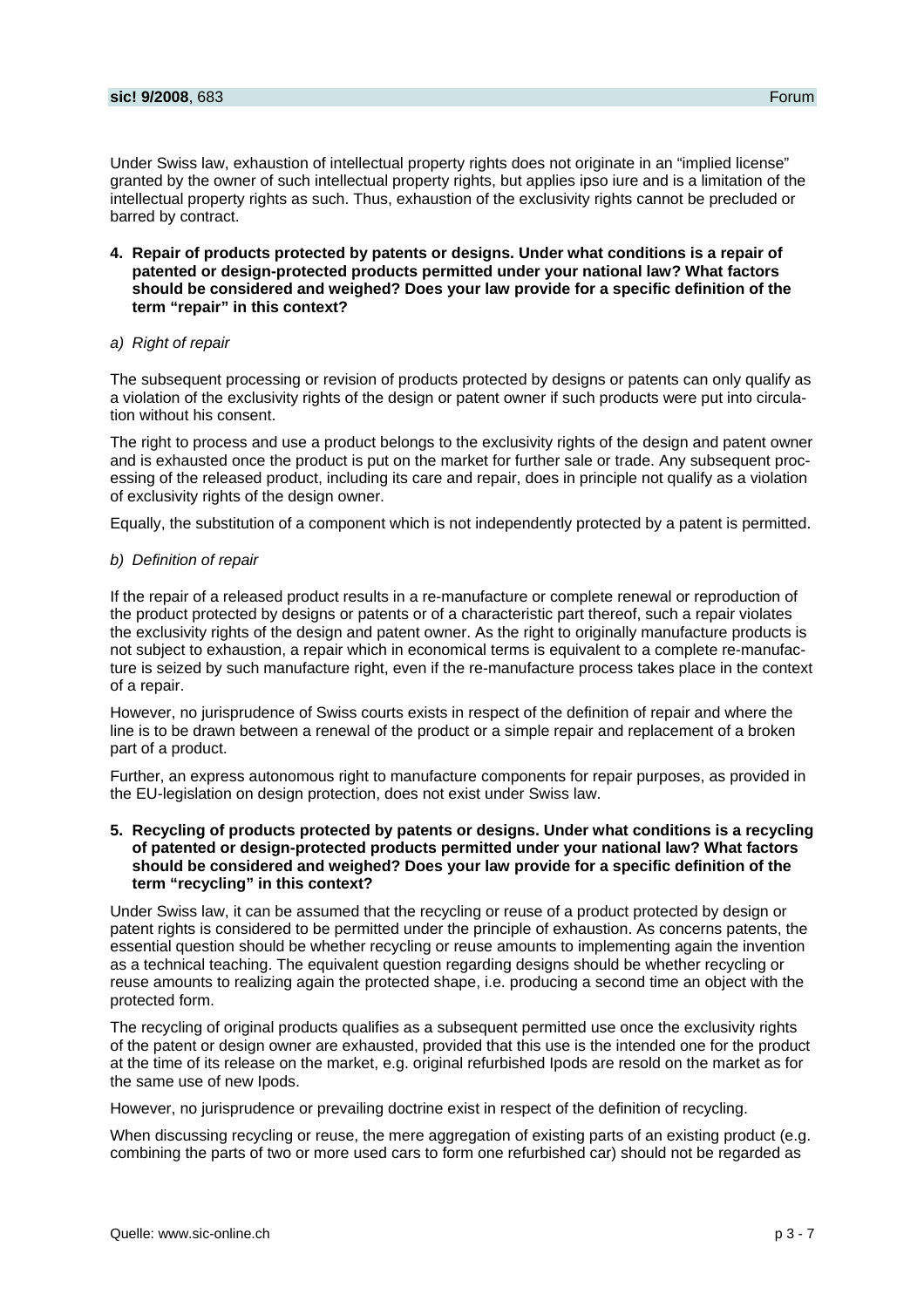a new implementation or realization of the design. The reason is that the owner of the intellectual property right has had its compensation – even twice or thrice.

**6. Products bearing trademarks. Concerning the repair or recycling of products such as reuse of articles with a protected trademark (see the examples hereabove), has your national law or practice established specific principles? Are there any special issues or case law that govern the exhaustion of trademark rights in your country in case of repair or recycling?** 

Swiss law does not provide for specific principles in respect of the repair or reuse of "branded" products.

However, the repair or reuse of trademark protected products are generally assumed to be permitted following the exhaustion of the exclusivity rights of the trademark owner. Repair or reuse of the trademarked goods seems not necessarily to amount to using again the sign constituting the trademark, in particular not if the repair was done upon request of and for the owner of the branded products.

In fact, the modifications of the products following their repair or maintenance qualify has a subsequent permitted use if such repair or maintenance services are done in order to permit or facilitate the further sale of the products and insofar as the integrity of the products is maintained.

In this context, the subsequent removal of control codes and of any kind of distribution identification signs from products protected by trademarks is not considered to be a modification of the characteristics of the products and is therefore permitted once the product has been released for sale or trade on the market (BGE 122 III 485). In contrast, a later modification of the packaging can result in a trademark violation insofar as it may alter the characteristics of the product, its fitness for use or its value. An evaluation must be take place from case to case.

As regards reuse, a line has to be drawn between marks for the reused good as such on one hand and marks for goods for which the reused products serve as containers. In case of a mark registered for the reused product as such (e.g. a watch) the trademark right will be exhausted. But the trademark right is not exhausted if the mark is registered for a product that has not been reused (e.g. the liquid in the reused bottle). A brewery cannot bottle beer in used bottles bearing the trademark of another brewery, an oil company cannot use components of gas stations bearing the mark of another oil company.

## **7. IPR owners' intention and contractual restrictions**

**a) In determining whether recycling or repair of a patented product is permissible or not, does the expressed intention of the IPR owner play any role? For example, is it considered meaningful for the purpose of preventing the exhaustion of patent rights to have a marking stating that the product is to be used only once and disposed or returned after one-time use?** 

As under Swiss law exhaustion of intellectual property rights applies ipso iure, an interdiction of the owner of such intellectual property rights not to recycle or further use the alienated products is not relevant for third parties. The violation of such interdiction may represent a breach of contract, but does not hinder the exhaustion of the intellectual property rights.

- **b) What would be conditions for such kind of intentions to be considered?**
- **c) How decisive are other contractual restrictions in determining whether repair or recycling is permissible? For example, if a license agreement restricts the territory where a licensee can sell or ship products, a patentee may stop sale or shipment of those products by third parties outside the designated territory based on his patents. What would be the conditions for such restrictions to be valid?**
- **d) Are there any other objective criteria that play a role besides or instead of factors such as the patentee's intention or contractual restrictions?**
- **e) How does the situation and legal assessment differ in the case of designs or trademarks?**

These questions are not relevant under Swiss law.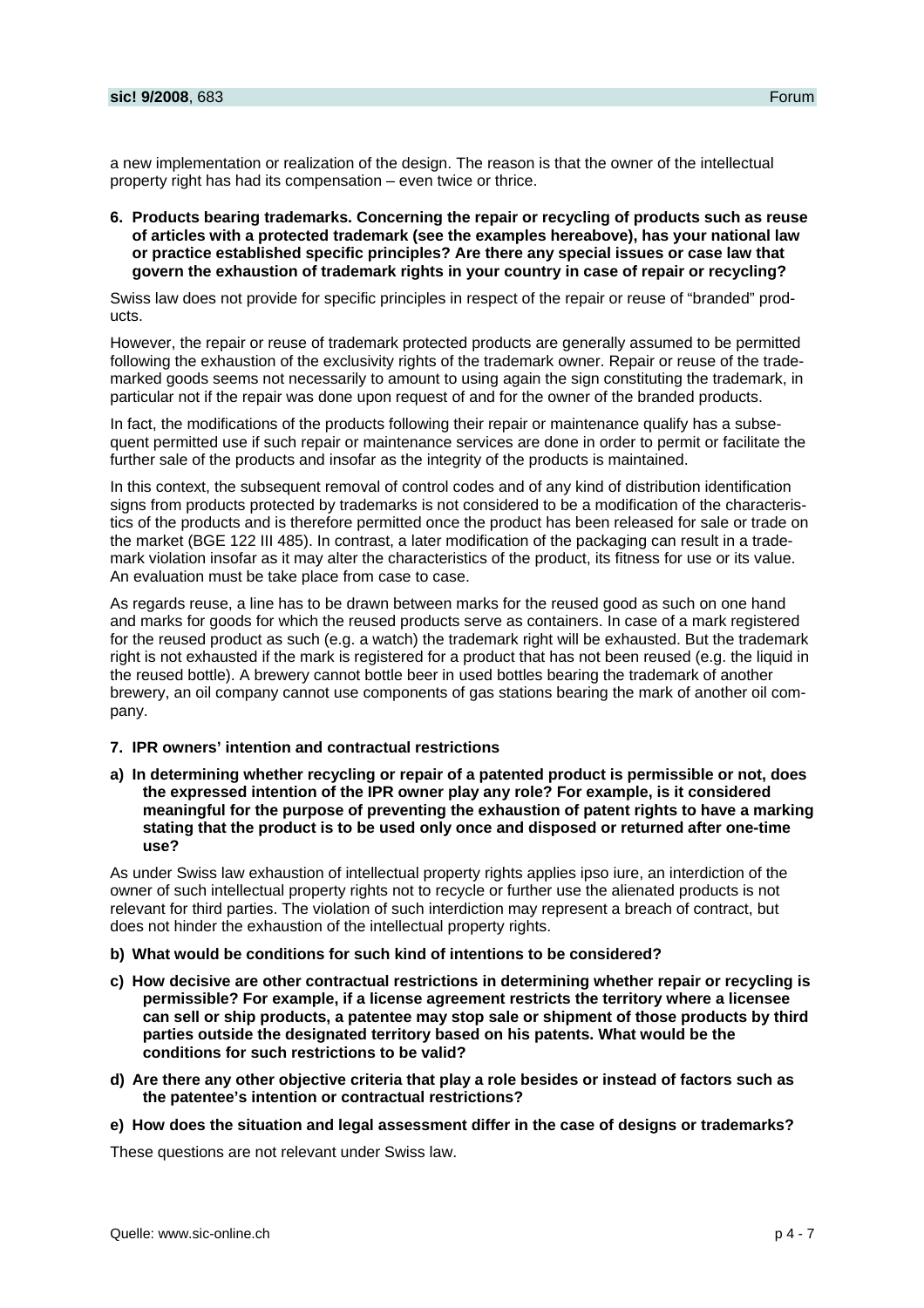Swiss law on Cartels (KG) does not apply to such effects on competition that result exclusively from laws governing intellectual property. As a result, recycling or repair restrictions, insofar they are prohibited because they represent a violation of intellectual property rights, e.g. a reconstruction of the original product within a repair process, can be enforced even if the owner of the concerned intellectual property rights has a market dominant position.

However, import restrictions based on intellectual property rights, such as the national exhaustion of patent rights, fall to be assessed under KG and are not generally permitted (art. 3 II KG).

In respect thereof, the Swiss Supreme Court suggested that it is not justified to grant the patent owner additional reward for the import of original patent protected products he put on to the market in the first place and for which he had already enjoyed the benefits, assuming that the legal framework in the country of origin is equivalent to the one of Switzerland, as this may be the case for the EU-countries (BGE 126 III 129 E. 8c). According to this decision, the exclusive position of a patent owner on the Swiss market in respect of parallel imported and patent protected products had to be balanced with the consumers' interests.

Moreover, under Swiss KG recycling or repair restrictions for imported products may be considered unlawful if they result in a territorial restriction by a market dominant player (according to art. 5 or 7 KG).

## **9. Other factors to be considered. In the opinion of your Group, what factors, besides those mentioned in the Discussion section above, should be considered in order to reach a good policy balance between appropriate IP protection and public interest?**

No remarks.

10. Interface with copyrights or unfair competition. While the present Question is limited to patents, designs, and trademarks as noted in the Introduction above, does your Group have any comments with respect to the relationship between patent or design protection and copyrights or between trademarks and unfair competition relative to exhaustion and the repair and recycling of goods?

## *a) National v. international exhaustion*

Under Swiss law, national exhaustion applies only in respect of patent protected products. Accordingly, differing exhaustion principles may come to application in respect of products bearing trademarks whose minor components are protected by a patent, e.g. a brand perfume with a patent protected spray nozzle.

Within the revision of the Swiss Patent Act (PatG), the Swiss legislator has suggested to resolve such controversy by applying the principles of the international exhaustion when the patent protected component of the product has a minor significance (art. 9a III revised PatG).

## *b) Exhaustion v. Unfair Competition*

With regard to resale of refurbished or recycled products the question may arise whether the consumers may be misled about the original characteristics of the products protected by patents, trademarks or designs. However, as under Swiss law the subsequent modification of a product following the exhaustion of the exclusive rights is permitted if no entire reproduction or re-manufacture takes place, the Swiss group believes that the risk of misleading and unfair statements for the consumers is quite limited.

In any case, the principles of a transparent and correct information always apply and consumers should be informed about the fact that the products had been repaired, or refurbished respectively.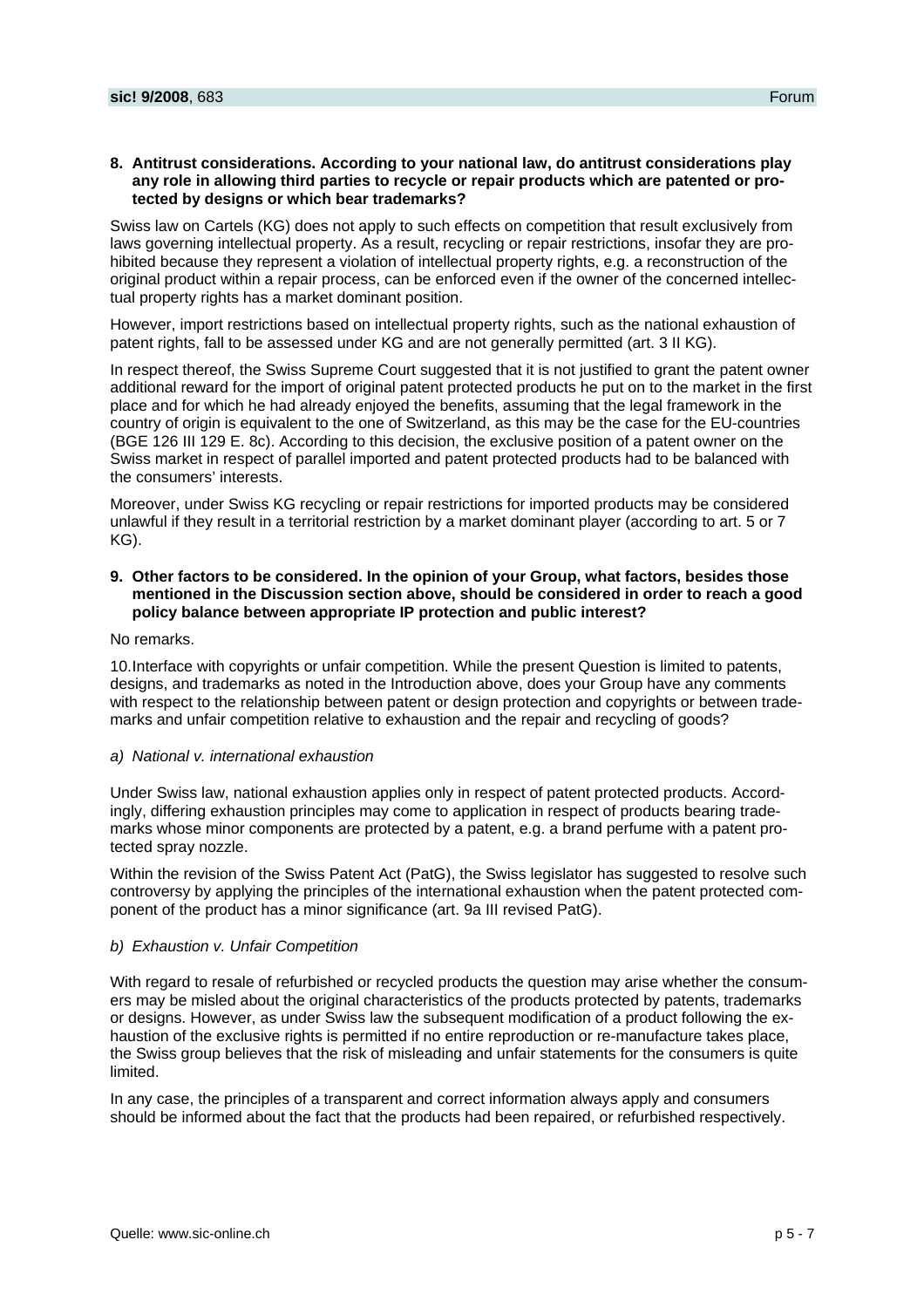## **11. Additional issues. In the opinion of your Group, what would be further existing problems associated with recycling and repair of IPR-protected products which have not been touched by these Working Guidelines?**

The principle of exhaustion of rights should also be reviewed in respect of refurbished copyrighted products, such as software.

## **II. Proposals for uniform rules**

The Groups are invited to put forward proposals for adoption of uniform rules regarding the exhaustion of IPRs in cases of recycling and repair of goods. More specifically, the Groups are invited to respond to the following questions:

## **1. What should be the conditions under which patent rights, design rights and trademark rights are exhausted in cases of repair and recycling of goods?**

Patent, design, trademark rights and copyright should be considered exhausted when the owner of such intellectual property rights had already been compensated by the first sale. Therefore, the question to be discussed should be whether and under which conditions the owner of intellectual property rights may be considered to be sufficiently rewarded by the initial sale of his products.

In respect of the importation of repaired goods from a country where the legal and commercial conditions are inferior to the ones of the country where the repaired goods are going to be sold, it might therefore be argued that the owner of the intellectual property rights was compensated less than what he would have been if his goods had been sold and repaired in the more profitable market and that for such reason his rights cannot be considered to be exhausted.

## **2. Should the repair and the recycling of goods be allowed under the concept of an implied license?**

No. For reasons of legal security, the Swiss group of AIPPI is in favour of an application of the exhaustion principle ipso iure.

## **3. Where and how should a line be drawn between permissible recycling, repair and reuse of IP-protected products against prohibited reconstruction or infringement of patents, designs and trademarks?**

As concerns patents, the essential question should be whether recycling or reuse amounts to implementing again the invention as a technical teaching. The equivalent question regarding designs should be whether recycling or reuse amounts to realizing again the protected shape, i.e. producing a second time an object with the protected form.

## **4. What effect should the intent of IPR holders and contractual restrictions have on the exhaustion of IPRs with respect to recycling and repair of protected goods?**

Please refer to question II.2 above.

**5. Should antitrust issues be considered specifically in cases of repair or recycling of goods. If so, to what extent and under which conditions?** 

Market restraints should be considered in case IP laws are not able to strike the right balance.

**6. The Groups are invited to suggest any further issues that should be subject of future harmonization concerning recycling, repair and reuse of IP-protected products.** 

The Swiss Group suggests that also exhaustion of copyright should be harmonized.

**7. Based on answers to items 1 to 6 above, the Groups are also invited to provide their opinions about how future harmonization should be achieved.** 

No remarks.